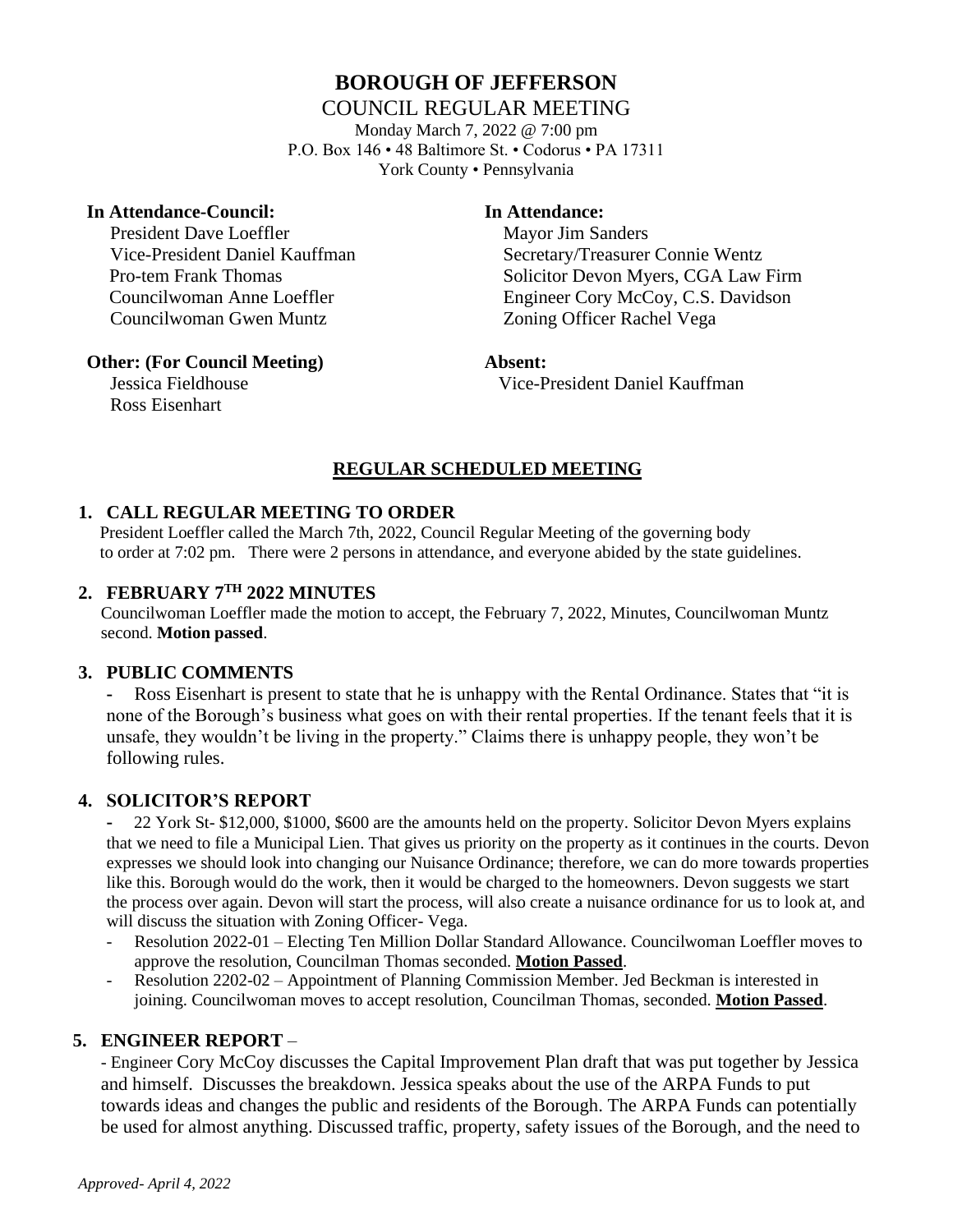correct them. The Borough will identify what needs take priority, then move forward on obtaining funding.

- Councilwoman Loeffler obtained information regarding the NYCRPD (Northern York County Regional Police Dept). They suggested 10 hours a week for a cost of \$44k. Police would be taking care of the issues the Borough has. Police would not charge additional fees if needed to appear in court. Councilwoman Loeffler also asked them regarding the Carnival, and they said the Carnival would not be in the territory. Mayor Sanders suggests bringing in State Police and having a conversation regarding their policing in the Borough.

Rachel given the go ahead to submit Ordinance regarding storage units. - **Solicitor & Engineer left the meeting at 8:14 pm**

**6. PLANNING COMMISSION –** Meeting on 3/16/21. Discussion of the special exception for 19 Starlite Dr.

### **7. TREASURER'S REPORT**

a) Cash Flow Report, Budget vs. Actual Report, Income & Expense Report – Councilman Thoman made the motion to accept the Cash Flow Report, Councilwoman Loeffler seconded, and the **motion passed**. Discussion of monies to be moved around, into the Reserve Account. Motion made by Councilwoman Loeffler to move \$50,000 into a Parking Lot account in the Reserves, Councilwoman Muntz, seconded. **Motion Passed**.

# **8. JEFFERSON CODORUS JOINT SEWER AUTHORITY REPORT**

a) Next Meeting  $-$  April  $6<sup>th</sup>$ , 2022

# **9. ZONING/PERMIT REPORT**

- a) Permit & Ordinance Violations Report for February Rachel Vega discusses permits issued
- b) Ordinance Compliance Officer Report for February Ordinance Code Enforcement Officer Todd Zeigler submitted an email of resignation.

# **Zoning Officer left the meeting at 9:00 pm**

### **10. MAYOR'S REPORT –** No report given

# **11. COMMITTEE REPORTS / COMMITTEE ASSIGNMENTS**

- a) Building, Property and Supply Chairperson D. Loeffler Maintenance
- b) Finance Councilwoman Loeffler Gives Report - YATB, PSAB -
- c) Lights, Water & Gas Chairwoman Muntz No report currently.
- d) Public Safety and Welfare Chairperson F. Thomas No report currently
- e) JVFC Chairperson F. Thomas Fire Dept Report
- f) Solid Waste and Sewer Chairperson D. Kauffman
- g) Streets & Sidewalks Chairperson D. Loeffler Discuss parking lot paving next month

### **12. OLD BUSINESS**

- Riley Welding of Hanover was contacted for repair to Cannon Estimates. Would like to see other estimates.

# **13. NEW BUSINESS**

### **14. CORRESPONDENCE**

- Received notification on behalf Sarabelle Baugher estate, that the Jefferson Square Committee may be receiving funds.